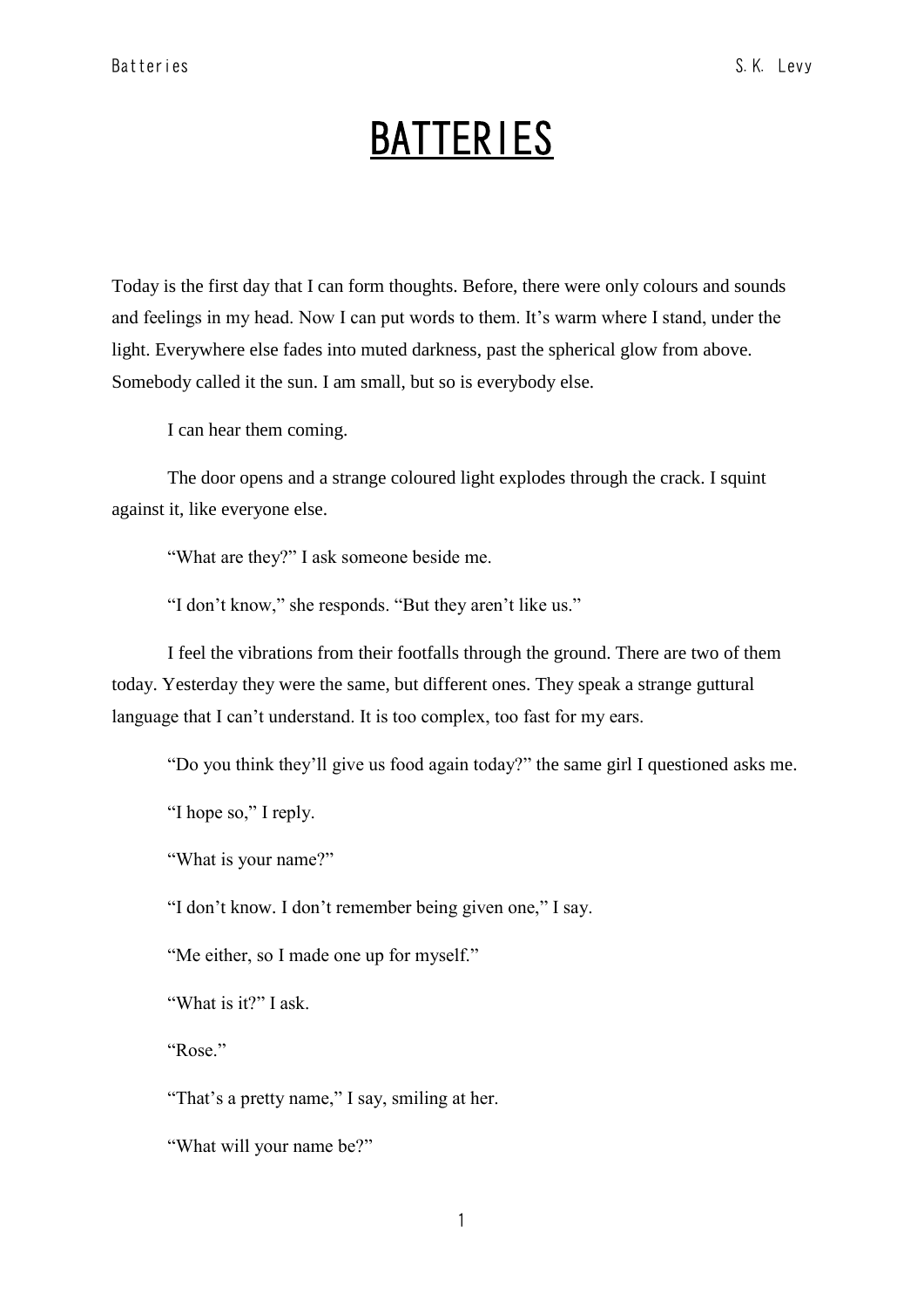I stare at the strangers, the giants that are roaming around us. They have done nothing to scare me, but I remain wary. The other ones hurt us. But that was before I had thoughts. Now, when I remember, I know that I was screaming. They cut us and sorted us—harsh; cruel; laughing—and there was so much fear. These ones have fed us, given us water and the sun. I don't want to be owned, but these strangers have control over us.

"Macy," I say after a pause.

"Macy suits you."

"Thank you." I like that she gave me time to think. It was a difficult thing, to find a name for myself when I am so new to this world. I suppose it was just the combination of sounds in my head that resonated with me. "Where do you suppose we are?"

"I don't know," Rose says. "It's quite big though, don't you think?"

I look around. It is hard to tell where the world ends, with the muted darkness enclosing us from all angles, but yes, I nod, it does seem big. We aren't the only ones talking. I can hear many other voices, echoing through the world. If I look up, I can see the reflection of other suns. I assume there are more of us scattered around, but there are barriers in between, so I can only imagine.

"Here they come," I say, moving closer to Rose.

We watch as the giants step over the barrier, the one that is so much higher than us, but so much smaller than them. They are strange creatures, enormous and blue all over, with many arms that stretch forth and deposit food into the middle of our encasement. There are thirty of us—I quickly count—and we huddle close to one another, cautious of these blue giants. They leave. The bravest of us race forward to the food. Rose and I hesitate, but after a quick glance at each other, realise we should follow suit. We each grab a large handful of food—biscuit-like things—and retreat to the edge of the spherical glow from the sun. We sit and eat in silence.

"What do you suppose happens to us?" Rose asks as she finishes her last biscuit.

"We can't stay here forever, can we?" I feel that giving a question for an answer is inadequate. But I cannot think of anything more solid to give.

"We have to have a purpose," Rose says.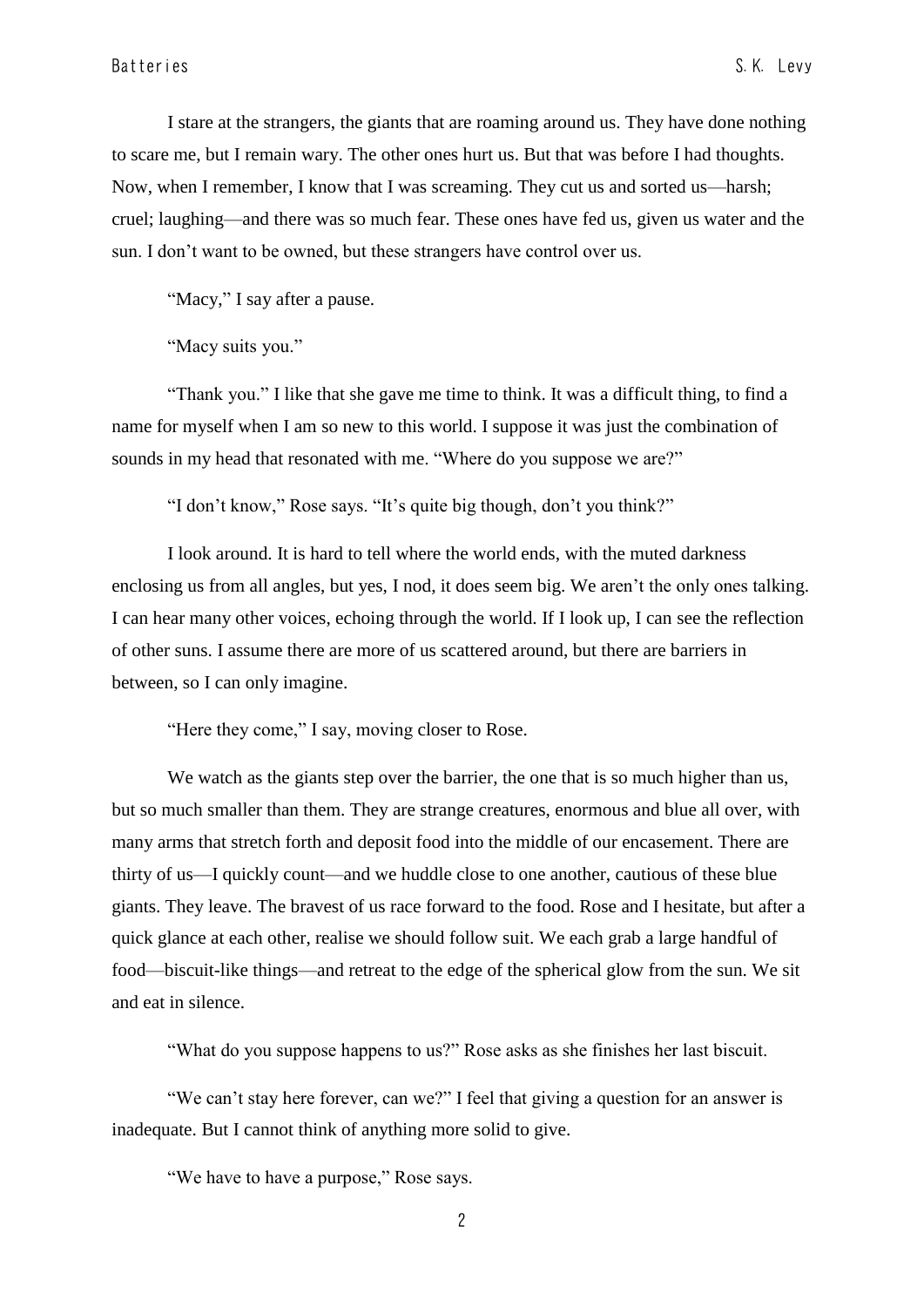"Why?"

"There was too much pain for us to be without purpose."

The next eight weeks follow the same pattern, and I think, on many occasions, that Rose might be wrong about us having to be meaningful in some way to the blue giants. Until today.

\*

"I'm scared, Macy," Rose whispers.

"Me too," I reply, putting my arm around her. We have grown, all of us quite equally. But the blue giants will always be larger. I can hear yelling from other suns, cries of pain and terror. I know we will be next. "Stay close to me, so we don't get separated."

"Okay."

The blue giants, with their many arms, step over the barrier, which is still so much higher than us. They grab us by our ankles, their odd hands grasping, quick and relentless.

"Rose!" I scream, as I am pulled into the air. I look around. I have never been this high before. I was right—there are many suns—and we are the last to remain. The blue giant grabs Rose in another hand, attached to his tentacle-like cluster of arms, and deposits both of us into the same crate. I stand and call out her name again, but it is muffled, there are so many of us pressed together. Calling, calling, calling.

"Macy," I hear. I see Rose's auburn hair, a darker hue than anyone else's, on the ground. She is being trampled.

I push past the others, squeezing through bodies to help my friend.

"Help me," I order two others.

They do. Together we extract Rose from the limbs holding her down. She is injured, her legs and body bleeding.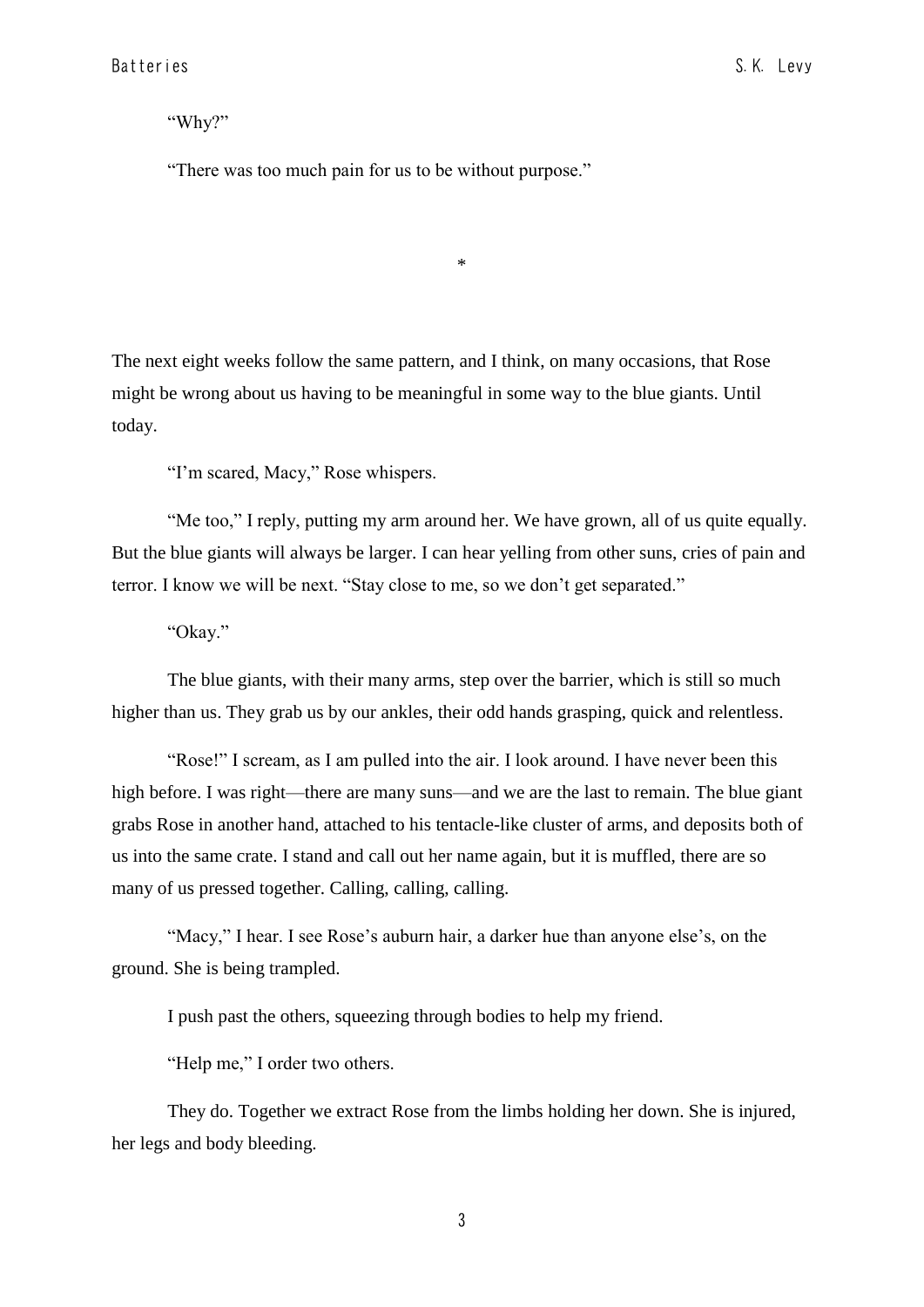"You'll be okay, I'll protect you," I reassure, looking around. We have not yet experienced a murder. But we have heard them from other suns. The screams. The dying.

The unknown, the purposeless existence, the blue giants, the fear. It elicits different reactions from individuals. And in some, it elicits violence, hatred and despair. Weakness is not a favourable characteristic. Rose and I know that.

"I know you will," Rose replies. "Thank you," she says to me and the other two girls who helped.

"We will help protect you as well," one of the girls says. The other nods.

"What are your names?" I ask. They look puzzled. "I'm Macy, and this is Rose," I introduce. We have interacted before, but in the beginning most of us banded off in groups of two or three. The future unbeknown to us, we seemed to form small groups. Less of us to become attached to, in case something happened.

"You can choose them for yourselves," Rose says, her voice is kind.

"I'll be Sarah," the one who spoke says.

"Emily," the one who nodded says, after a pause.

We all tense, as the crate we are in is lifted into the air. There are holes in the crate and we can see through them, see that we are being taken to the door by the blue giants. The door opens and we all squint against the strange coloured light, lifting our hands to shade our eyes. Despite our fear, we all look around, hungrily. The world is more than we thought. The world is beautiful. The air smells clean and it feels fresh and cool in my lungs. I want to escape this crate and explore the colours before me. But all too soon we are placed inside something else.

Inside a crate, inside a machine. The blue giants finish packing all of the crates into the machine. The holes on our crate almost line up exactly with the holes on the crate next to us. They are touching. Someone from the hole opposite mine reaches out. I press my palm to hers.

\*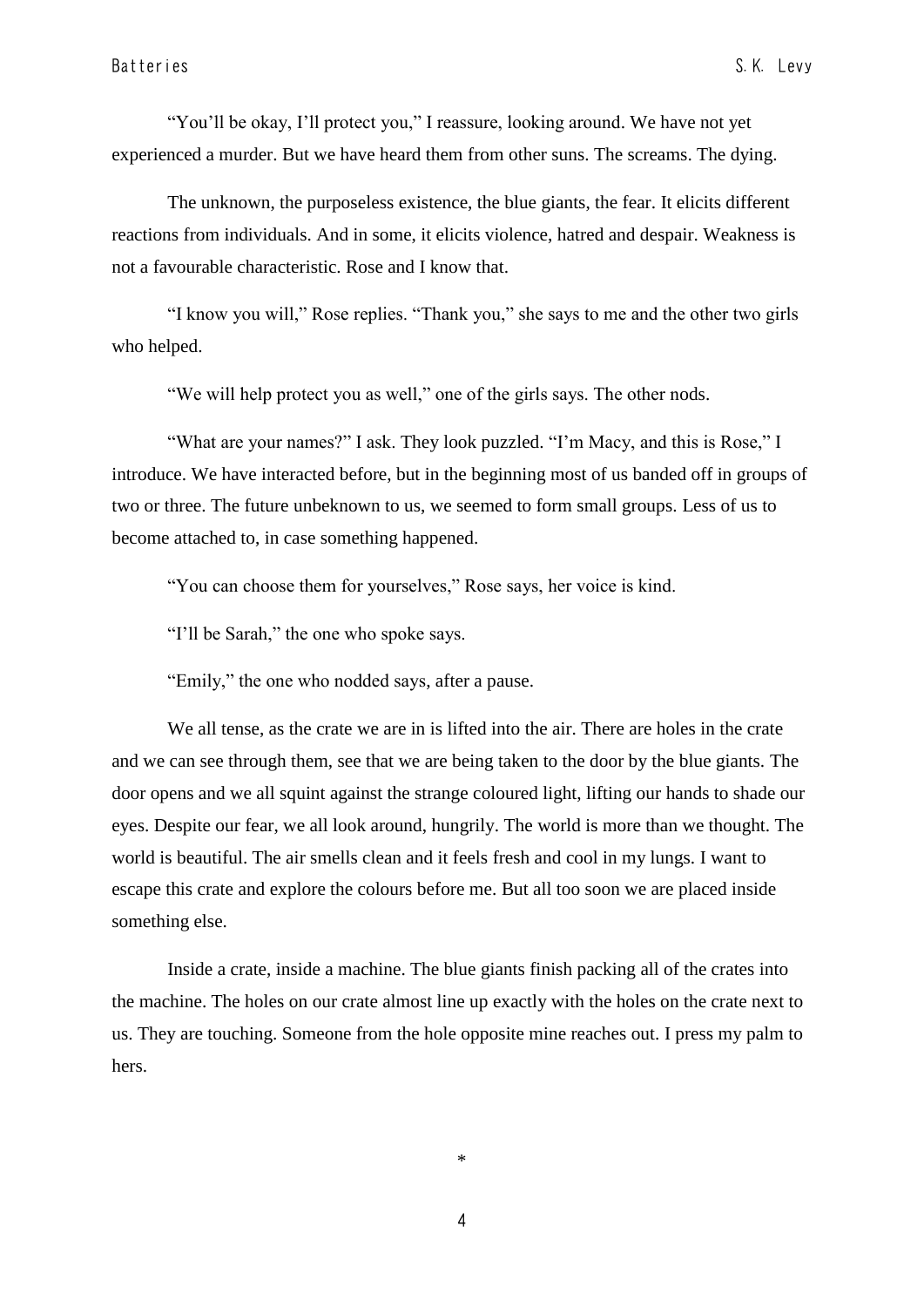For twelve weeks we are kept in a large hall. We now know that our first world was not really the world, but a tiny fragment, with tiny suns. Our new hall is larger and our food has changed. Instead of biscuits, we are given a variety of vegetables and grains and other substances that I do not know the name of, but taste salty and strange on my tongue. I eat them though, my body tells me that I need to.

Rose has recovered. Sarah and Emily are our friends now, too. We keep to ourselves. We don't go near the gang. Violence attracts violence so it seems. Sickness is looked upon as weakness and in the morning you will be dead. So I eat the salty strange things and keep myself active, wanting to be healthy and avoid the gang. I make sure Rose, Sarah and Emily do as well.

We have grown even more now. Rose is beautiful, as her name suggested from the start. She has the darkest hair of all of us and the prettiest face. Sarah is the largest, Emily the smallest. I am in the middle, with long limbs and fair hair. The blue giants are more numerous here, in this large hall where we all reside as one. They take away the dead in the mornings.

"What is our *purpose*?" Rose keeps asking, wondering, needing to know. "What is it, Macy?"

"I wish I knew," I say, patting her on the arm.

"The light has been changing," Sarah says. "Each day we have more and more."

"It makes it hard to sleep," Emily notes. "But I can feel my body changing along with the light."

"So can I," I reply.

The next day the blue giants return, with their many outstretched arms reaching for our ankles again. Rose and I huddle together, as we did all those weeks ago under our sun. We know that there is no use in struggling. It just makes it hurt more.

"I hate this," Rose murmurs, a tremor in her voice.

I take her hand. "We all do." We are all terrified.

"Argh!" Sarah screams as she is taken from us.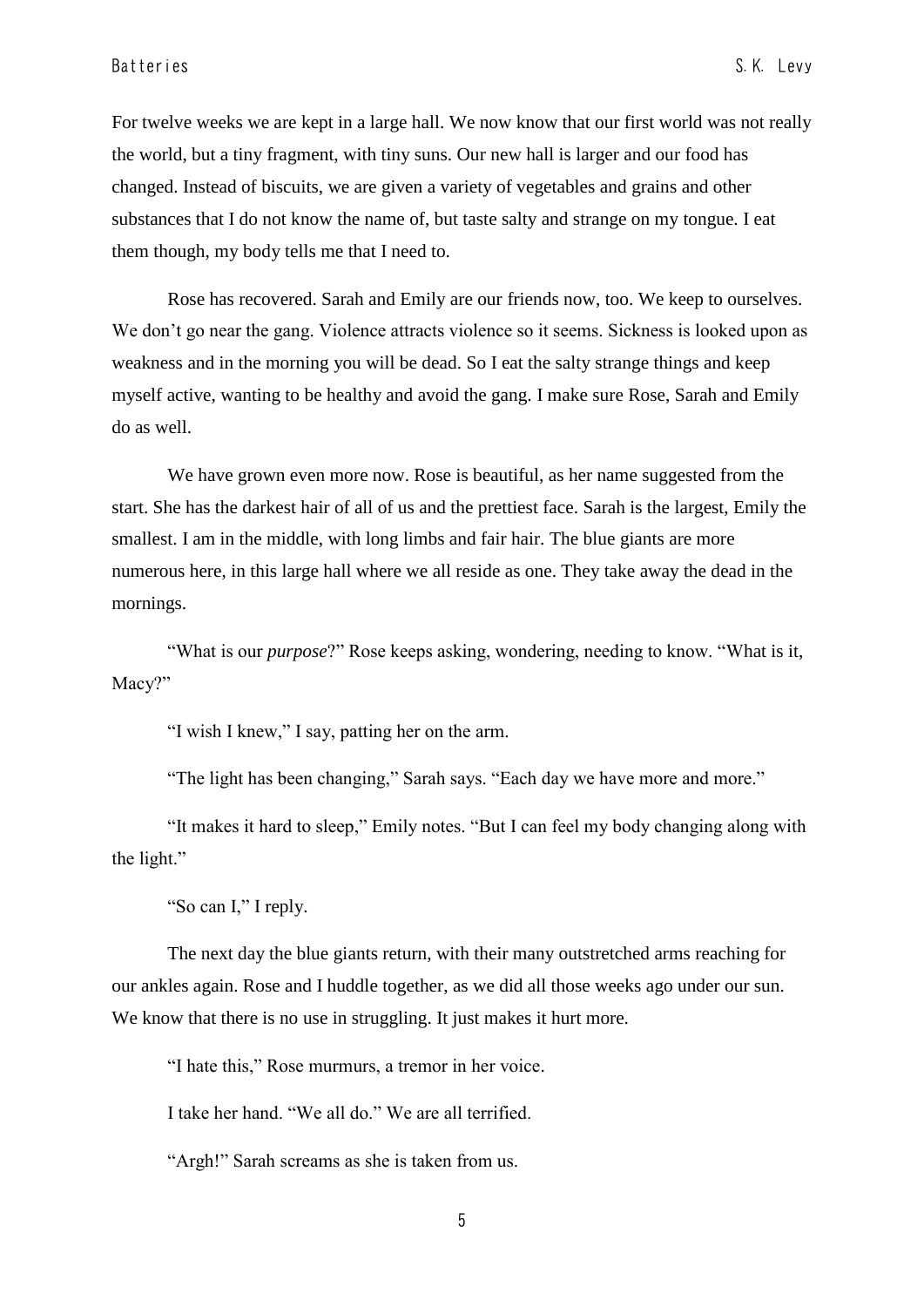"Sarah!" Emily calls, before being snatched away by another hand.

Rose is taken next. She doesn't scream. Her mouth is wide open though.

"I will find you," I tell her. Her eyes do not leave mine, but her body does.

I feel the secure hold on my ankle, one second before I am flung into the air. This blue giant is not gentle. The blue giant squashes me into a crate, but I am the only one in there.

"Rose?" I call. "Sarah? Emily?"

Another girl is thrown into my crate. She cries. Then another. Then another. Until my crate is full. We are taken away from the large hall. Down a narrow strip, turning corners. I can hear talking. It's coming from wherever we are headed. It continues to get louder the further the blue giants take us. Then, we are taken through a door and the noise is a cacophony.

The lid to our box is opened. The blue giants grab so many of us at once with their many arms and thrust us into a cage. My head hits a bar and I am dazed. What is happening? Everyone from my crate is forced into this small cage. I grab hold of the bars to hold myself up. There isn't much room. I am pressed next to two girls I do not know. They look frightened. I feel frightened.

I look opposite me, below and above, adjacent and everywhere there are cages. Cages filled with us.

"What is happening?" I ask.

"I don't know," replies one of the girls beside me. She is rubbing her head. I think she must have hit it on the bars like me.

"Are you okay?" I ask her.

"Not really."

I don't know what else to say. So I look around for Rose. Or Sarah or Emily. Someone that I know. They are not in my cage.

"Rose!" I call out. My voice is drowned in the dissonance within the room. But I hear a reply.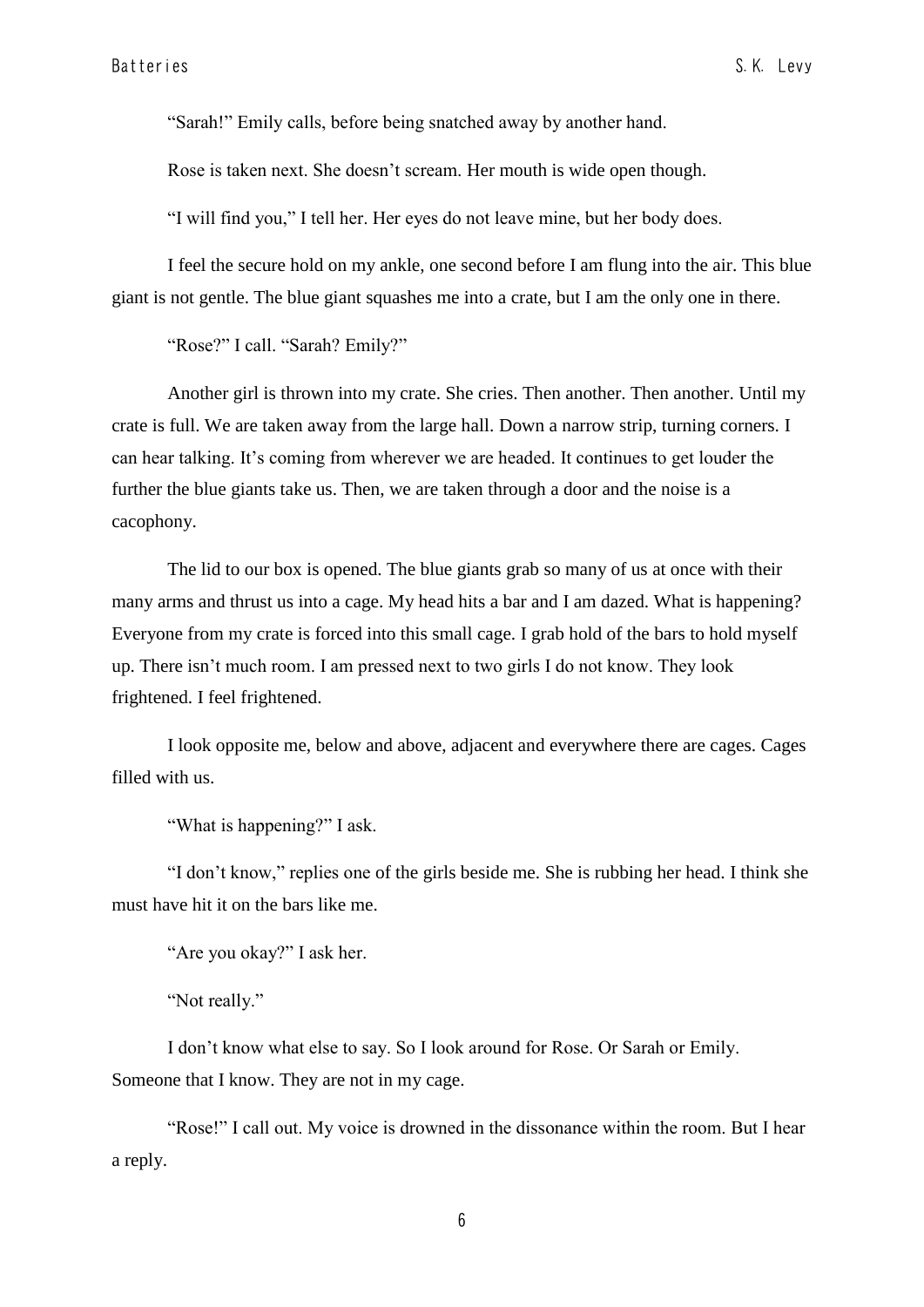"Macy, I'm here!" I turn to my right, and see her through the bars.

I stumble forwards, still disoriented from hitting my head. "How are you?"

"Scared." She reaches through the bars. I hold her hand. Her eyes widen as she looks past me. "Oh no."

I turn and see the blue giants returning, holding long black tubes in their hands. It is only then that I notice the others, the ones who were here before us, all around. They are the same as us, but they look different. They look tired, lifeless. And they have black tubes protruding from their stomachs. The tubes feed down through the bars and connect to a larger black tube, which runs parallel to the cages. I stick my head out of the bars, as far as I can and crane around to see where the tubes go. When the row of cages stops, the tube turns at a right angle and continues up into the ceiling, high above. I see so many black tubes.

Rose and I and everyone watch as the blue giants and their strange hands open one of the cages. They each grab a few of us and attach the tubes to our stomachs, where we were cut all those weeks ago, before I could form thoughts. Pain. Red. Laughing. The memories are repellent. I do not like this place.

The blue giants are now at my cage. I feel sick. They grab me. Rose calls my name but it is futile. She will be next. The tube is clipped onto a small silver disc that was embedded in my skin after I was cut. It hurts. I scream. So did everyone else. The blue giants move quickly, their arms catching us in multiples of three, so that the nine of us in my cage are attached in an unceremonious manner. The blue giants then fasten the other end of the tubes to the larger one running parallel to our cage.

I sit. Eyes closed. Trying to block out the screaming. I have nowhere to go. The tube has little slack, and it is heavy, pulling painfully on my stomach even when I am motionless.

"Do you know where Sarah or Emily are?" I ask Rose after an interminable amount of time.

"Yes. They're across from us, in the same cage." She points and my eyes follow.

I raise a hand in acknowledgement. They do the same. There is nothing to say.

I need to go to the toilet, but I don't know how. There is nowhere to go and there are girls underneath me. Someone from above has already gone. It fell through the bars, landing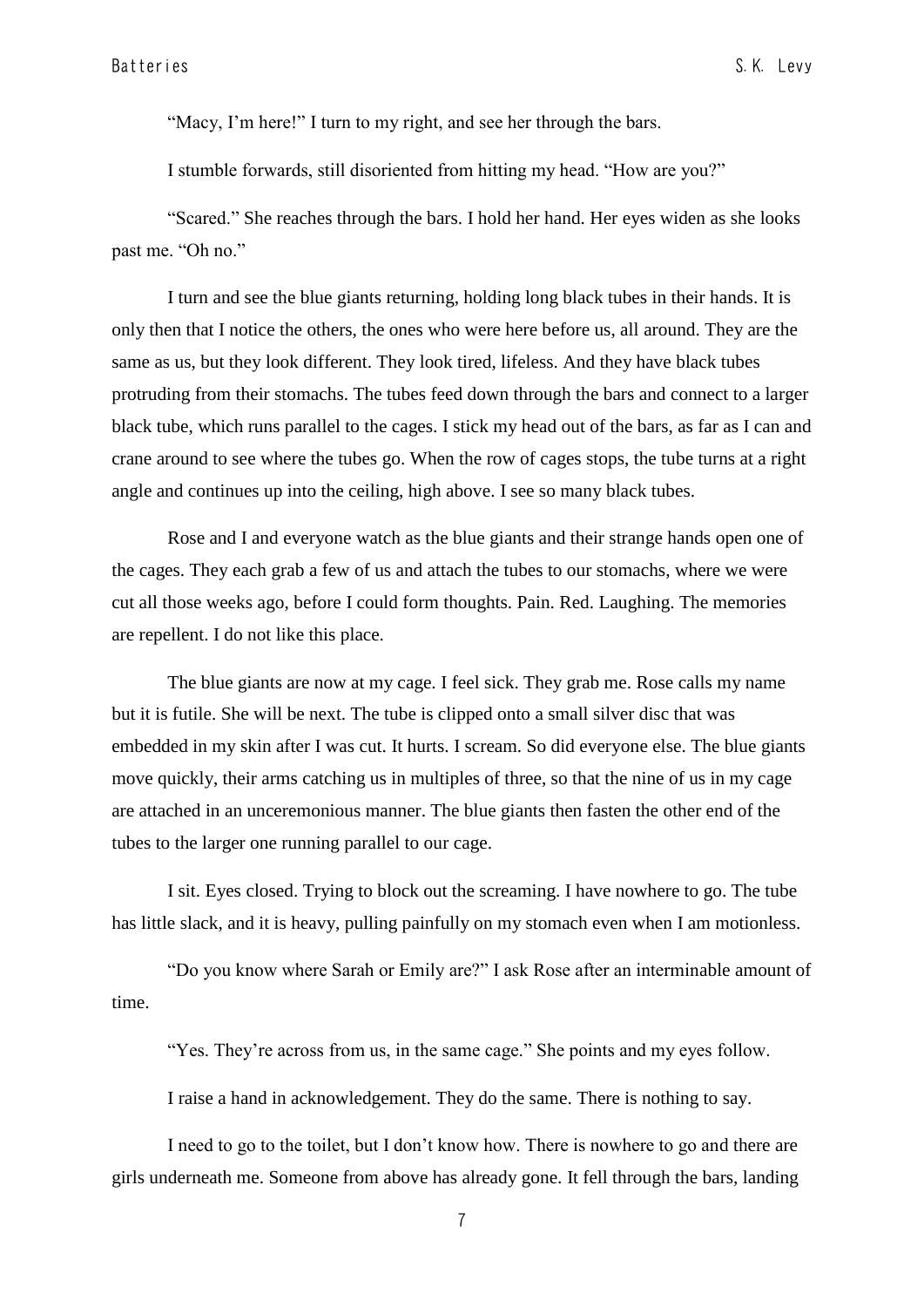on someone in my cage. No one complained though. What else was there to do, but go where we stood? I hold on until I can't anymore. I am used to going in front of others, I have never known any form of privacy. I shout a warning before I let go, it is the least I can do. My warning is heeded, but there is little room to manoeuvre and the tubes make movement difficult. I feel mortified as my excrement falls through the bars. I cry.

The next morning I awake to a horrendous pain in my stomach. The tube is a vacuum. It is *sucking* something from within me. My stomach twists and turns in response, but it is only a nauseous feeling, the pain is coming from somewhere further down. A majority of us, but not everyone, is going through the same thing. I can hear it. I can see it. Above everyone else I can hear Rose's groans. Not because she is louder than the others, but because I am attuned to her. I don't know if feeling my pain or hearing hers is worse. It doesn't matter, though, I get to experience both.

"What's happening to you?" a girl from my cage asks. Her voice is frail, but there is a forced kindness, for us in pain.

"I—don't—know," I manage to say, my voice breathless.

After a while the pain recedes. It might have been ten minutes. It might have been an hour. I spend the rest of the morning resting. Until the minority, who had been left out earlier, begin to writhe and moan as their tubes begin to suck.

"I guess we know our purpose," Rose says to me through the bars.

"This can't be it," I rebut. "What are we to them, anyway?"

"I suppose they're taking something from us, maybe we're like a power source?"

"A power source?" I repeat. I sound angry.

"Feeding us, waiting for us to grow big enough to move us to the large hall. Then feeding us again and changing the light so that our bodies started to feel different. Then moving us here and attaching us to the tubes," Rose says, her words are fast. "The light changed us, made our bodies produce something, I'm sure of it. That's what they're harvesting from us now. I don't know what it is. I don't know what for. But I feel like we're a power source, hooked up to these tubes."

I look around again, at all of us. "We're batteries, aren't we?"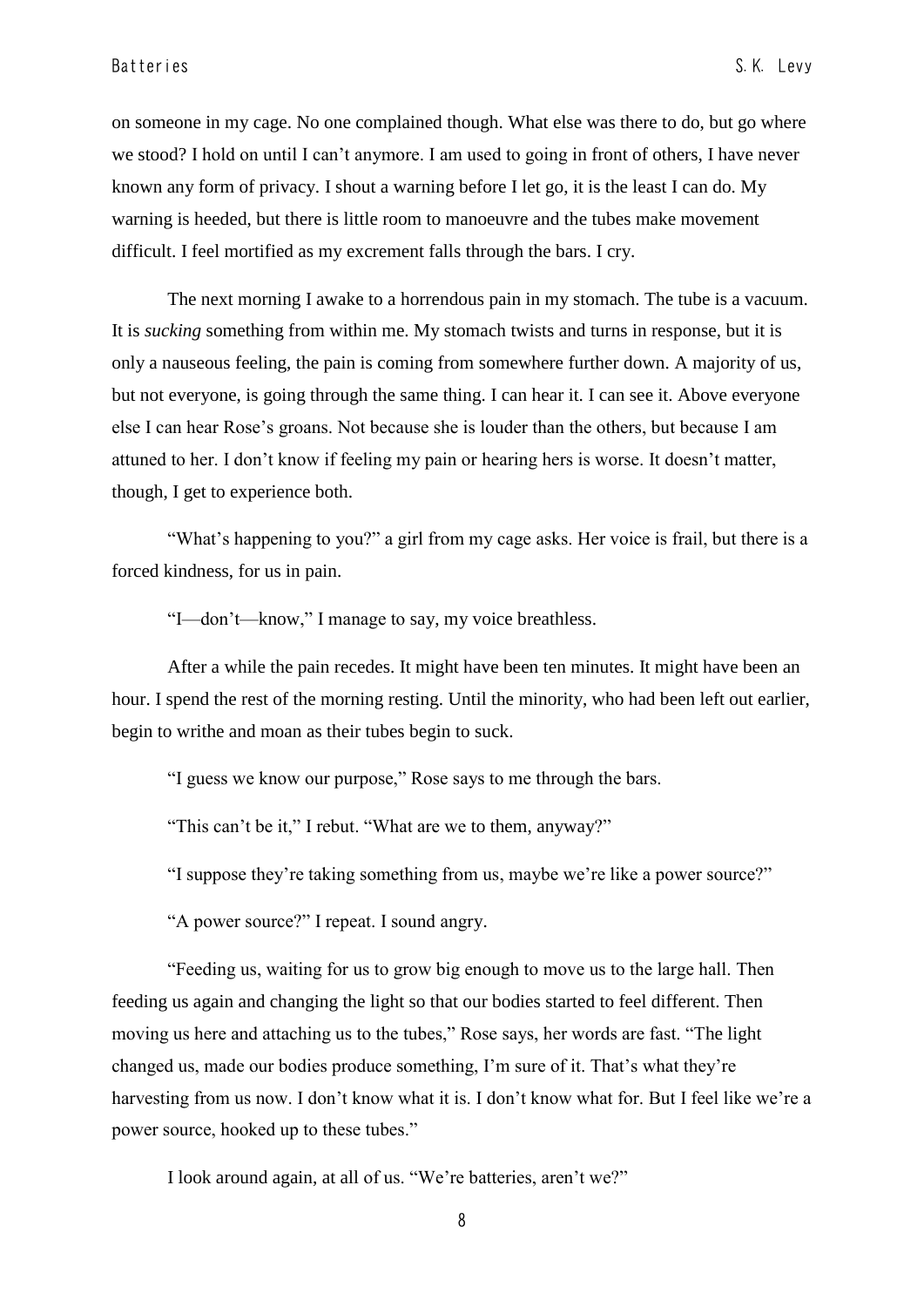"I think so."

"I liked it better when I didn't know what our purpose was," I say.

\*

"Me too."

Emily died today.

It has been six months since we were first attached to the tubes.

I envy her.

"What's happening?" Rose asks me.

Something is different today. The blue giants are unclipping some of the girls from the tubes. I do not know them, though. They throw them into a crate. There is no fight, they are too weak. The blue giants continue around the room, unclipping certain cages and leaving others. They leave my cage, Rose's and Sarah's too. They only take the ones who were here before us.

\*

"They're taking them away," I say, pointing as some of the blue giants begin to leave, the crates piled up in their many arms.

"I want to be taken away," Rose says.

"What if it's somewhere worse?" I ask.

"I don't think that place exists."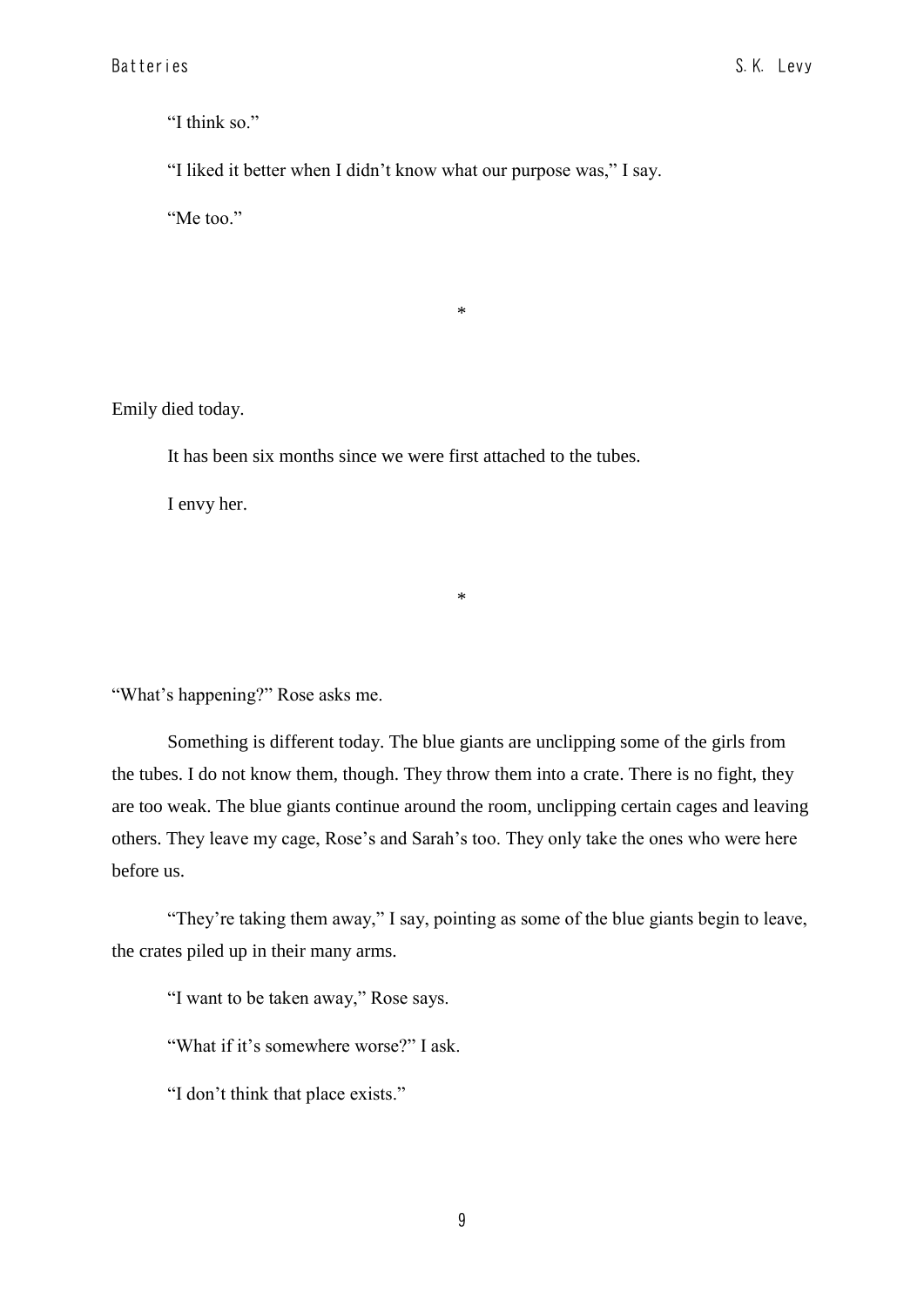\*

Today it has been a year and a half since we were first brought to this room. Each day we have been fed the exact same thing. Vegetables and grain. Salty strange things, like in the large hall. But they always taste stale, dry. We have water, but it is dirty. I am always covered in excrement. So is everyone else. Every morning our tubes turn into vacuums and suck things from our bodies. Every few days one of us dies.

Rose and I always talk to each other through the bars. I wish I could see her entire body without metal criss-crosses. She is still beautiful, though.

The blue giants walk through the door. We can all sense that something is different. It is the same as a year ago, when they came in and took some of us away. I put my hand through the bars and Rose takes it. I squeeze. We know it will be us today.

The blue giants walk by and unclip us from our tubes. It is such an overwhelming feeling! The heaviness, the torment, the restraint is gone. I let out a laugh. Rose smiles at me. We are taken from our cages and placed in a crate—together. We hug. I look at her, no metal between us. Our bodies are frail but this freedom has granted us a temporary power. Everyone else who is in our crate is smiling. There is no room to walk but I feel like I am floating, I feel weightless.

Our crate is lifted and taken out of the room whose walls we have memorised over the last eighteen months. We are placed in a machine—the same one which brought us from the world with the suns to the large hall. There is light! Beautiful colours all around. I remember this place, this ephemeral world that I wanted to explore. But quickly we are tucked away inside the machine. It takes us on a journey to another place. We are familiar with this feeling. The not knowing feeling. But we are out of our cages, so we are happy. A forgotten emotion.

The machine stops and our crates are removed by the blue giants. There is another room. I can see it ahead. My heart starts beating faster. The colours seem far more important now. I know that within seconds I will not see them again for a long time. Rose and I look out of the holes in the crate. We breathe in the crisp air that smells so sweet. The door opens and we are taken inside.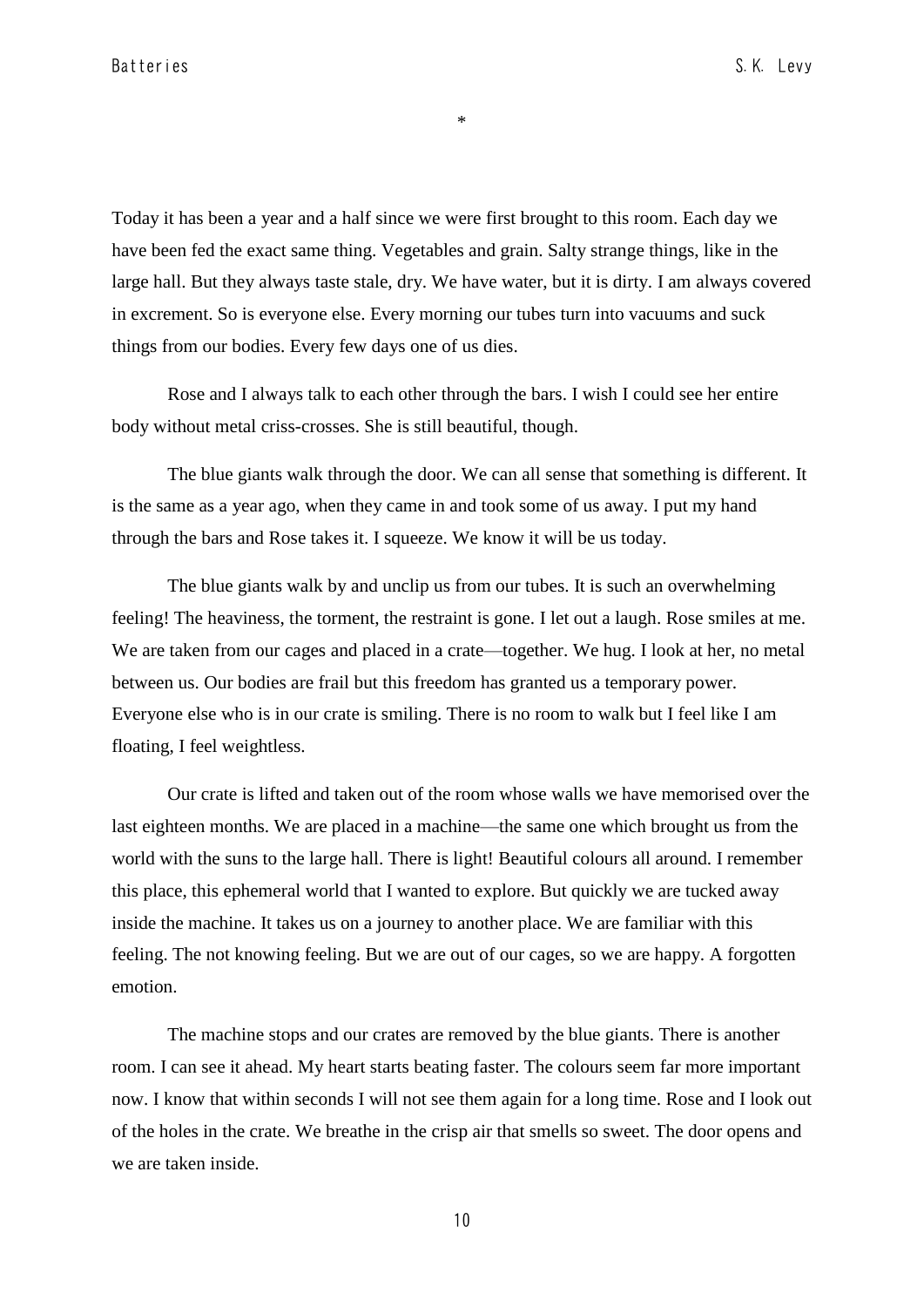This place has a bad energy. It smells wrong. Our crates are placed on the floor and the blue giants leave. There are new giants, but they aren't blue. They are white. They also have many arms. They take us from our crates, by our ankles, as usual. But they do not place us in a cage or a hall or a room with suns. They clip us, by our ankles, to a strange conveyor belt. We hang upside down, our arms and hair dangling, reaching toward the earth.

"Macy!" Rose screams, amidst others. "I'm so scared!"

"What is going on?" I yell back. Another question answered with a question. I have nothing more to give. I know this is not a good room.

There are so many names being screamed. So many friends separated. Rose is ahead of me. There are five others between us. The conveyor belt starts to move. We are all rocked forward and begin a swinging momentum, back and forth. Ahead, there is a large pool. I watch as a group of five of us reach the pool. The conveyor belt stops. They hang over the water. Screaming. They are lowered, thrashing. They emerge, still.

I quickly count. There are five batches before Rose will be dunked. Six before me.

"Rose!" I yell. "Rose, look at me!" She turns, facing me, away from the pool. The next five are lowered. "Rose you did have a purpose. And it wasn't to be attached to that tube." The next five go down and then come back up. There are only three more. "Your purpose was to be my friend! You made my existence worthwhile. You made me laugh. You made me smile. You held my hand when I was scared. You let me choose my name!" Only two more now. "Your purpose was fulfilled, Rose." One more. "You are my best friend."

"And you're mine, Macy."

"I love you."

"I love you, too."

I shut my eyes. I remember the colours. My life was short. It was painful. It should have been filled with those colours that I was only able to witness in snippets of travel between worse place to worse place. The water is below me, I can smell it. I feel myself being lowered. The last thing I remember is thinking of the most beautiful colour of all.

Rose's hair, a darker hue of auburn than any of us.